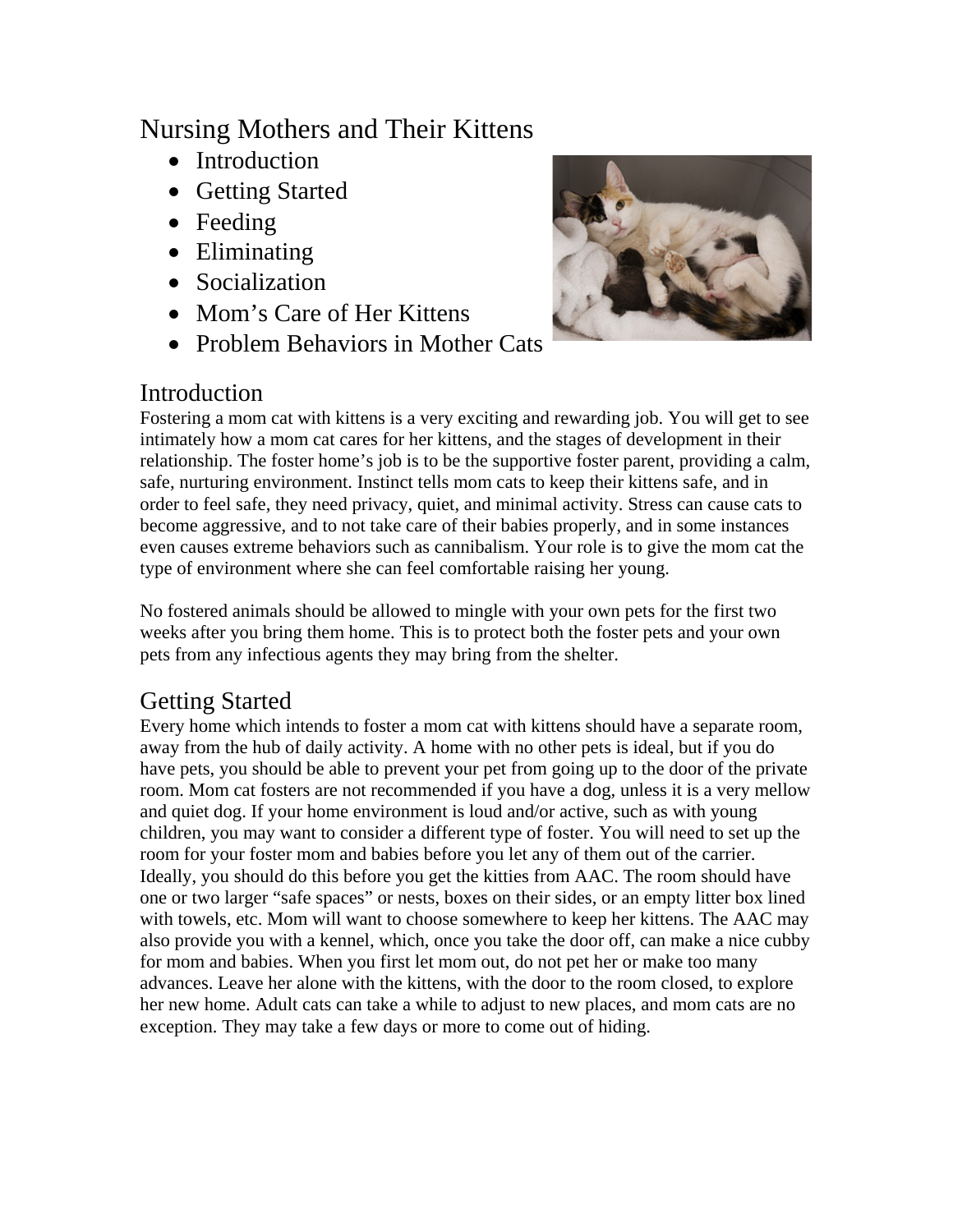## Feeding

Make sure mom has access to plenty of wet and dry food. Nursing mother cats need to eat a high quality kitten formula food. If she is a picky eater, do not hesitate to try feeding her canned tuna, chicken or salmon. Do not give cow's milk to cats, despite popular belief, it is impossible for cat's to digest and often causes serious stomach upset. Her calorie intact needs to remain very high to maintain nursing her kittens. Make sure she always has access to fresh water.

### Eliminating

Ideally, the litter box will be as far away from the food and water as possible. Litter preference is up to the foster home but the box should be scooped at least 2 times a day, and dumped out once weekly. Once the kittens start using the litter box, you will likely need to add low-sided boxes that are easy for the kittens to get in and out of, and clean more frequently.

## Socialization

Proceed slowly with any adult cat you do not know - let her come to you, pet her only as much as she is comfortable with,



stop petting at the first signs of discomfort. These signs may include: swishing tail, ears laid back or to the sides, head jerk towards your hand or the area which you were petting her, tensing up, cranky overdrawn meow, moving away, hissing, or growling. Even a momma cat needs playtime. Make sure to have solo-play toys as well as interactive play sessions with mom, after kittens are 2-3 weeks old she may show more interest in play.

*No fostered cats should be allowed to mingle with your own pets for the first two weeks after you bring them home. This is to protect both the foster pets and your own pets from any infectious agents they may bring from the shelter.* 

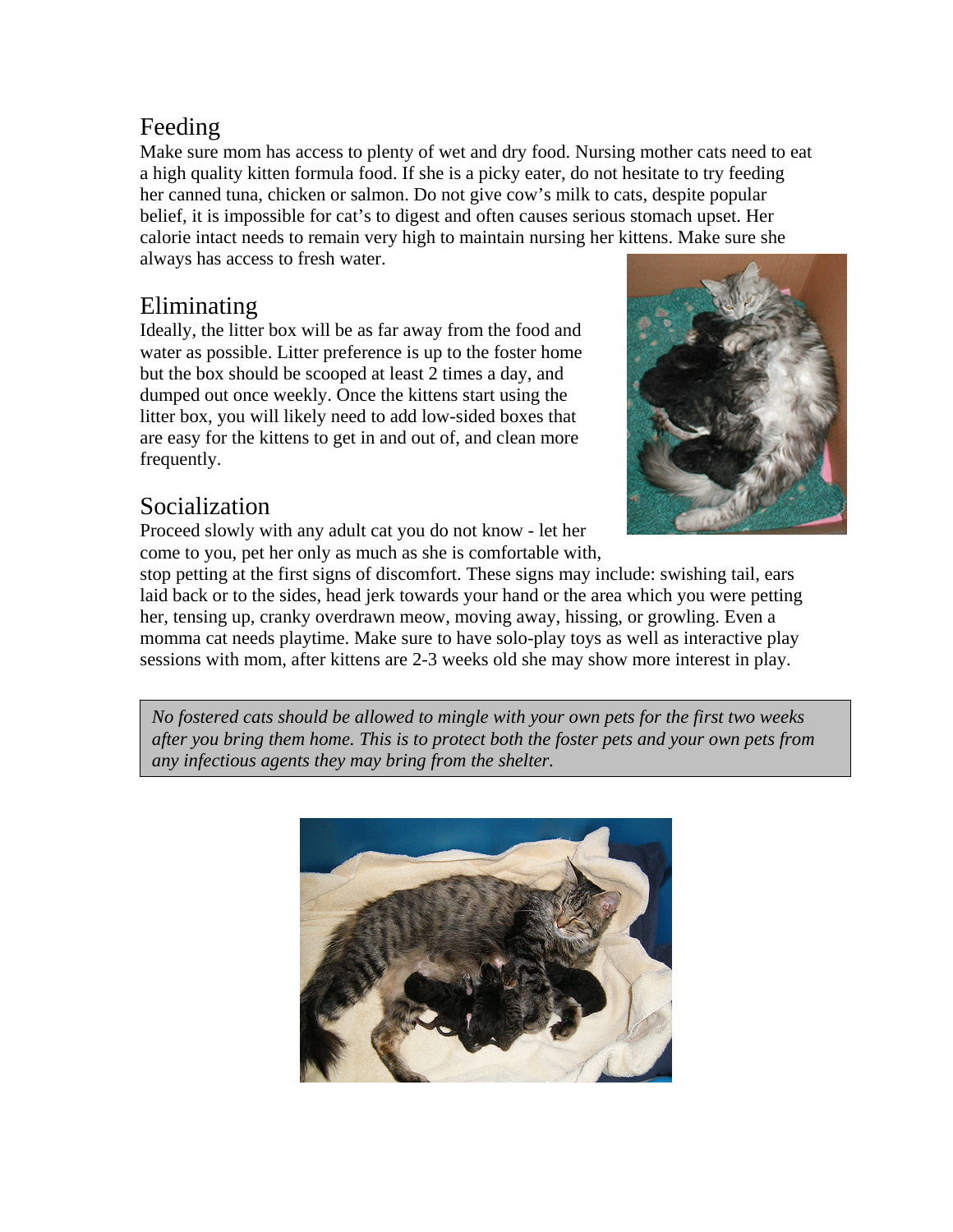### Mom's Care of the Kittens



For the first few weeks of life, mom should do everything necessary for the kittens. After that, you can start sharing some of the kitten care duties with her, if she is willing! Below is an explanation of the normal care a mom cat gives to her kittens, with an approximate timeline, so you will know what behaviors to expect. All cats are slightly different, with some being more attentive moms than others, but if a mom cat fails to care for her babies in any of these important functions, let us know as soon as possible so they can all be evaluated by medical staff.

**Nursing:** Kittens begin to nurse 1-2 hours after birth. Though born with their eyes closed, they can find their mother by her warmth, and she should make this easier by lying near them on her side. The nursing/suckling relationship occurs over 3 stages. In the beginning, mom initiates each nursing episode, waking the kittens by licking them and then encircling them with her body. After a little searching, kittens quickly latch on. The second stage occurs after the second or third week, when the kitten's eyes and ears are functioning and they can interact with the mother both inside and outside the nest. At this stage, the kittens also initiate some of the nursing episodes. The mother generally cooperates by lying down and taking up the nursing position. In the third stage, starting at about 5 weeks postpartum, the kittens initiate virtually all nursing. The mother becomes gradually more evasive and uncooperative. Near the end of this stage, the mother begins to wean her kittens by becoming less and less available. In wild cats, this is the time when the mom would begin to provide them with fresh killed prey. You can help in the weaning process by encouraging the babies to eat canned, and later dry food.

**Grooming:** Kittens receive a lot of grooming and licking from their mothers during their first 2-4 weeks. This anogenital grooming stimulates elimination, and the fecal matter and urine are consumed by the mom. This is effective in keeping the nest and babies clean. Later, as the young are able to leave the nest area, the anogenital licking subsides, and the young deposit feces and urine nearby. At this point, providing cardboard litter boxes nearby will teach them to use the litter box. You generally do not need to intervene at this point, though there is more cleaning as things certainly get messier!